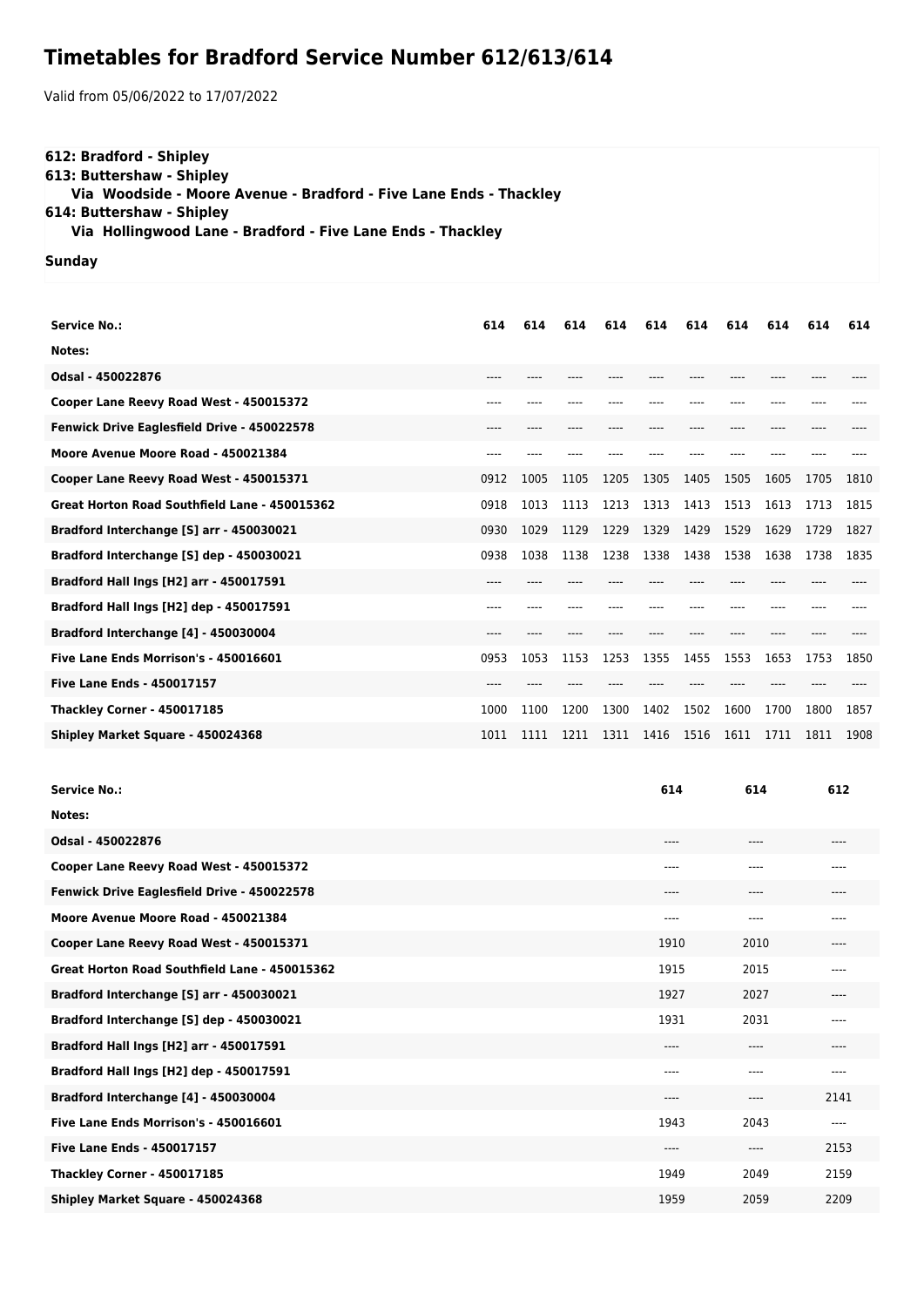## **612: Shipley - Bradford 613: Shipley - Buttershaw Via Thackley - Five Lane Ends - Bradford - Moore Avenue - Woodside 614: Shipley - Buttershaw**

 **Via Thackley - Five Lane Ends - Bradford - Hollingwood Lane**

## **Sunday**

| <b>Service No.:</b>                       | 614   | 612  | 612  | 612  | 612  | 612  | 612  | 612  | 612  | 612  |
|-------------------------------------------|-------|------|------|------|------|------|------|------|------|------|
| Notes:                                    |       |      |      |      |      |      |      |      |      |      |
| Shipley Market Square [S2] - 450024368    | $---$ | 0915 | 1015 | 1115 | 1215 | 1315 | 1420 | 1520 | 1615 | 1715 |
| Thackley Primary School - 450017137       | $---$ | 0923 | 1023 | 1123 | 1223 | 1323 | 1428 | 1528 | 1623 | 1723 |
| <b>Five Lane Ends - 450017156</b>         | ----  |      |      |      |      |      |      |      |      |      |
| Five Lane Ends Morrisons - 450017130      | 0829  | 0929 | 1029 | 1131 | 1231 | 1331 | 1436 | 1536 | 1629 | 1729 |
| King's Road/Queen's Road - 450016636      | 0832  | 0932 | 1032 | 1134 | 1234 | 1334 | 1439 | 1539 | 1632 | 1732 |
| Market Street [M5] dep - 450020656        | ----  |      |      |      |      |      |      |      |      |      |
| Market Street [M5] dep - 450020656        | ----  |      |      |      |      |      |      |      |      |      |
| Bradford Interchange arr - 450030025      | $---$ | ---- |      | ---- |      | ---- | ---- | ---- | ---- |      |
| Bradford Interchange dep - 450030025      | $---$ | ---- |      |      |      |      | ---- | ---- |      |      |
| Bradford Interchange [G] arr - 450030011  | 0844  | 0944 | 1044 | 1149 | 1249 | 1349 | 1454 | 1554 | 1644 | 1744 |
| Bradford Interchange [G] dep - 450030011  | 0850  | ---- |      |      |      |      |      | ---- |      |      |
| Hollingwood Lane - 450022534              | 0859  | ---- | ---- |      |      | ---- |      |      | ---- |      |
| Cooper Lane Reevy Road West - 450015372   | 0907  | ---- |      |      | ---- | ---- | ---- | ---- |      |      |
| St Enochs Road Oakdale Avenue - 450021389 | ----  | ---- |      |      |      | ---  | ---- | ---- |      |      |
| Odsal - 450022876                         | ----  |      |      |      |      |      |      |      |      |      |
| Woodside - 450024803                      | ----  |      |      |      |      | ---- | ---- | ---- | ---- |      |
| Cooper Lane Reevy Road West - 450015371   |       |      |      |      |      |      |      |      |      |      |
|                                           |       |      |      |      |      |      |      |      |      |      |
|                                           |       |      |      |      |      |      |      |      |      |      |
| <b>Service No.:</b>                       | 612   | 614  | 614  | 614  | 614  | 614  | 614  | 614  | 614  | 614  |
| Notes:                                    |       |      |      |      |      |      |      |      |      |      |
| Shipley Market Square [S2] - 450024368    | 1815  | ---- |      |      |      |      |      |      |      |      |
| Thackley Primary School - 450017137       | 1823  | ---- |      |      |      |      |      |      |      |      |
| <b>Five Lane Ends - 450017156</b>         | ----  | ---- |      |      |      |      | ---- | ---- |      |      |
| Five Lane Ends Morrisons - 450017130      | 1829  | ---- |      |      |      |      | ---- | ---- |      |      |
| King's Road/Queen's Road - 450016636      | 1832  |      |      |      |      |      |      |      |      |      |
| Market Street [M5] dep - 450020656        |       |      |      |      |      |      |      |      |      |      |
| Market Street [M5] dep - 450020656        | ----  |      |      |      |      |      |      |      |      |      |
| Bradford Interchange arr - 450030025      | ----  | ---- |      |      |      |      | ---- | ---- |      |      |
| Bradford Interchange dep - 450030025      | ----  | ---- | ---- |      |      |      | ---- | ---- |      |      |
| Bradford Interchange [G] arr - 450030011  | 1844  | ---- |      |      |      |      |      |      |      |      |
| Bradford Interchange [G] dep - 450030011  | ----  | 0940 | 1040 | 1140 | 1240 | 1340 | 1440 | 1540 | 1640 | 1745 |
| Hollingwood Lane - 450022534              | ----  | 0952 | 1052 | 1152 | 1252 | 1352 | 1452 | 1552 | 1652 | 1757 |
| Cooper Lane Reevy Road West - 450015372   | ----  | 1000 | 1100 | 1200 | 1300 | 1400 | 1500 | 1600 | 1700 | 1805 |
| St Enochs Road Oakdale Avenue - 450021389 | ----  | ---- |      |      |      | ---- | ---- | ---- |      |      |
| Odsal - 450022876                         | ----  |      |      |      |      |      |      | ---- |      |      |
| Woodside - 450024803                      | ----  | ---- |      |      |      |      | ---- | ---- |      |      |